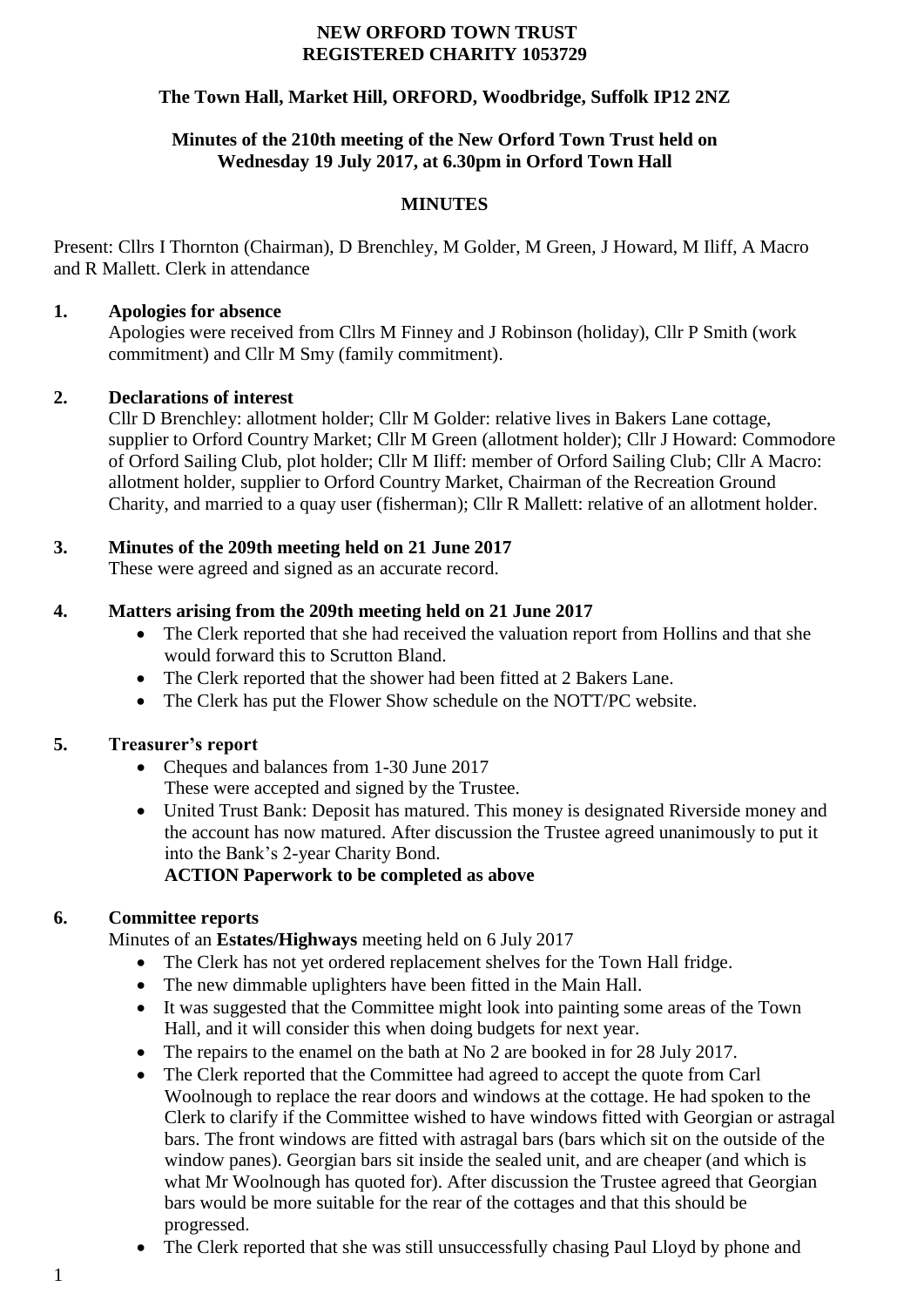email for a date to begin work on the damp in the Bakers Lane cottages. It was commented that Paul Lloyd is very busy at the moment. As this has been ongoing for a considerable time, it was agreed that the Clerk should contact Ben Scopes to see if this is something he would consider quoting for.

### **ACTION Clerk to speak to Mr Scopes as above**

- The Clerk will speak to Mr Castle about the allotments when he returns from holiday.
- Re Himalayan Balsam in Millennium Wood, Cllr J Howard suggested that he and the Clerk could meet to discuss this with Chris Green when he is next in the village.
- The Clerk reported that the car park ticket machines had now been altered so they no longer accept the old £1 coins.
- Re toilets, there have been a number of complaints recently about the cleanliness and state of the QSCP toilets, as well as the lack of soap and, occasionally, toilet roll. Various things were suggested, such as charging for use, complete refurbishment etc. After discussion the Trustee agreed that the standard of cleanliness of the toilets was unacceptable and asked the Clerk to speak to Suffolk Coastal Norse about the possibility of them paying NOTT what they would spend on cleaning the toilets, and then NOTT employing a cleaner directly.

### **ACTION Clerk to speak to Suffolk Coastal Norse as above**

### Minutes of a **Riverside** meeting held on 26 June 2017

- The Clerk reported that staff at Pinneys had all been given parking permits.
- A Councillor questioned the purpose of the feedback form, to be given out over the summer. Cllr I Thornton explained that the Riverside Committee wished to see how things on the Quay might be improved. He commented that any suggestions that came up wouldn't necessarily need to be acted on.
- Quotes for surfacing the boat park area had been received from contacts of Rindy Frost, and these will be discussed at the next riverside meeting.
- The Clerk reported that she had given Kiwi fencing the go ahead to do the fencing at the end of the boatyard. They are very busy at the moment so work will not begin straightaway.
- The Clerk reported that Lady Florence had caused some damage to the handrail on one set of steps at the front of the Quay. They had not reported this, but it was definitely caused by them. As the rail has been bent out of shape it is now causing an entrapment hazard. It was agreed that the Clerk should email them asking what they will do to fix this.

# **7. General Trust business**

- Clerk's report on outstanding matters
- National Trust, lease on pontoon: the Clerk had received an email from Emily Tydeman (Estate Manager, National Trust) asking the Trustee to re-consider some wording regarding access to the pontoon by third parties, and to consider increasing the lease term from 5 years to a longer term. After discussion the Trustee agreed that it wished to have access as landlord, though it acknowledged that regular access was highly unlikely to be required, and it felt strongly that Cobra Mist Ltd and Orfordness Lighthouse Trust also needed access. Cllr I Thornton proposed that NOTT should amend the sentence regarding access to include NOTT as landlord, Cobra Mist, Orfordness Lighthouse Trust 'and any other similar party as may be agreed between the tenant and landlord'. This was seconded by Cllr R Mallett, with 6 votes for and 2 against. The Trustee agreed unanimously that it would not grant a lease term of longer than 5 years.
- Annual donations: donations were discussed and agreed as follows:

| o Orford Recreation Ground Management Committee                                                                                                                                                                                                                                                                                    | £200 |
|------------------------------------------------------------------------------------------------------------------------------------------------------------------------------------------------------------------------------------------------------------------------------------------------------------------------------------|------|
| o Orford Methodist Church (Quay Service)                                                                                                                                                                                                                                                                                           | £50  |
| <b>Suffolk Accident Rescue Service</b>                                                                                                                                                                                                                                                                                             | £50  |
| o East Anglian Air Ambulance                                                                                                                                                                                                                                                                                                       | £200 |
| o Orford Lay Responders                                                                                                                                                                                                                                                                                                            | £200 |
| $\circ$ The Fire Fighters Charity                                                                                                                                                                                                                                                                                                  | £200 |
| $\mathbf{r}$ $\mathbf{r}$ $\mathbf{r}$ $\mathbf{r}$ $\mathbf{r}$ $\mathbf{r}$ $\mathbf{r}$ $\mathbf{r}$ $\mathbf{r}$ $\mathbf{r}$ $\mathbf{r}$ $\mathbf{r}$ $\mathbf{r}$ $\mathbf{r}$ $\mathbf{r}$ $\mathbf{r}$ $\mathbf{r}$ $\mathbf{r}$ $\mathbf{r}$ $\mathbf{r}$ $\mathbf{r}$ $\mathbf{r}$ $\mathbf{r}$ $\mathbf{r}$ $\mathbf{$ |      |

o Leiston, Saxmundham and District Citizens' Advice Bureau £100